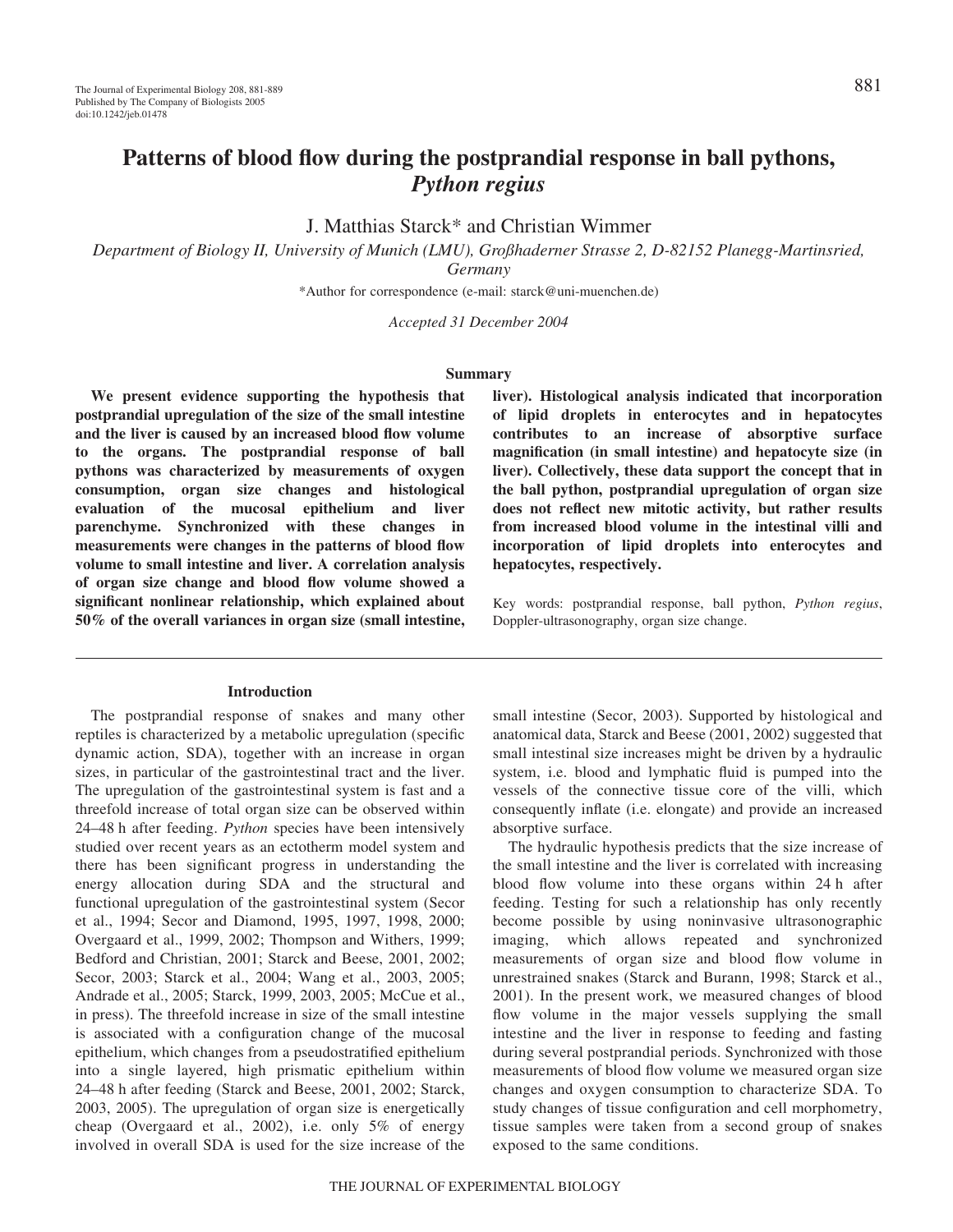#### 882 J. M. Starck and C. Wimmer

#### **Materials and methods**

# *Animals and animal husbandry*

All physiological measurements were made on six juvenile captive-raised pythons *Python regius* Shaw 1802 (body mass range  $280-420$  g; CITES no.: E0343/02) maintained in the reptile room at Department of Biology, University of Munich. Histological measurements were made on eight juvenile animals maintained under similar conditions in the Department of Zoophysiology, University of Aarhus. Animals were housed in 50 cm  $\times$  50 cm  $\times$  80 cm cages, with water, heating and shelter. Cage temperature ranged from 25–30°C, air humidity was 70%, and photoperiod was 12 h:12 h L:D. Snakes were fed live mice at intervals of approximately 4 weeks, i.e. on days 02, 30, 65 and 93 after the beginning of the experiment. Meal size was approximately 25% of the snake's body mass. The net gain in body mass of snakes was on average 7% after one meal. The snakes had been kept in the laboratory for approximately 1 year prior to experimentation and had been used in previous non-invasive studies (Starck et al., 2004). All physiological measurements were taken repeatedly from six individual snakes over a period of 4 months, i.e. four feeding cycles. The histological samples originate from eight juvenile snakes at the Department of Zoophysiology at Aarhus University, Denmark. Of those, four snakes had been fasted for 4 weeks, two snakes had been fed 48 h and the other two snakes for 24 h, before they were killed.

# *Doppler-Ultrasonography*

A Technos MP (Esaote Biomedica, Genua, Italy) was used for ultrasound imaging and Doppler-ultrasonography. The Technos MP was equipped with a broad-band linear array scanner head (LA424, 8-14 MHz), which was used for all ultrasonography functions in this study, i.e. imaging, continuous wave Doppler (CW, for detection of blood flow in vessels) and pulsed wave Doppler (PW, for measurement of blood flow velocity). The LA424 scanner head is designed for high-resolution ultrasonography at close range (skin diagnosis and surface vessels) and has a spatial resolution of 0.4 mm laterally and 0.15 mm axially. The scanner head was operated with a penetration depth of 21 mm and the focus level adjusted flexibly. When using the PW-Doppler, a pulse repetition frequency of 4.0 kHz was used, allowing for the detection of low flow velocities. The PW-Doppler function provides a spectrum of velocities, which can be integrated over time to render time-averaged velocity  $(TAV, in m s<sup>-1</sup>)$ . If the crosssectional area of the vessel is known, blood flow volume can be calculated as  $TAV\times$ cross section of vessel $\times$ 60 (ml min<sup>-1</sup>). PW-Doppler measurements were taken from: (1) the A. mesenterica, (2) the liver portal vein *(*Vena portae hepaticae*)* and (3) the liver vein (Vena hepatica*)*. See below for anatomical and physiological implications of the measurement positions.

# *Dissections*

Two preserved *Python regius* specimens (snout–vent length, *SVL*, 105 cm and 90 cm) were obtained from the Zoologische Staatssammlung, Munich, for macroscopic dissections of the vascular system. The two specimens were of unknown origin and had no inventory number; however, they were in perfect anatomical condition and had neither external nor internal injuries, nor pathologies.

### *Respirometry*

Oxygen consumption was measured using an open flow system (FOX Field Oxygen Analyzer, Sable Systems, Las Vegas, NV, USA). Oxygen consumption of six snakes (mean body mass= $147\pm34$  g) was measured once per day starting 3 days before feeding and continued until 11 days after feeding. Thereafter, measurements were made every third day until 2 days before the next feeding, when daily measurements resumed. Measurements were taken at 30°C in the dark for 90–120 min; to minimize circadian effects each individual snake was measured at the same time of day, i.e. between 10:00 and 13:00 h. The volume of the metabolic chamber was 1200 ml. The air stream  $(35 \text{ ml } \text{min}^{-1})$  was dried (using silica gel blue, Roth GmbH, Germany) before entering the metabolic chamber. The air stream vented from the metabolic chamber to the  $O_2$ -analyzer was redried before entering the oxygen analyzer. We calculated mass-specific rate of oxygen consumption  $\dot{V}_{O_2}$  (ml g<sup>-1</sup> h<sup>-1</sup>), corrected for standard temperature and pressure, by taking the lowest 10 min interval that did not change for more than  $0.01\%$  O<sub>2</sub>-concentration. Metabolic data were analyzed using Data Can software (Sable Systems Inc.). Each day, rate of oxygen consumption was measured at the same time to avoid circadian pattern in metabolic rate affecting the results. A respiratory quotient of 0.8 was assumed for the strictly carnivorous animals.

# *Histology*

The eight snakes from the Aarhus laboratory were killed by an overdose of pentabarbiturate (Nembutal). Immediately thereafter, they were dissected macroscopically and the small intestine and the liver preserved in 5% paraformaldehyde in 0.1 mol  $l^{-1}$  phosphate buffer at pH 7.4 and 4°C for at least 48 h. For histology, tissue samples of the small intestine and liver were washed in buffer, dehydrated through a graded series of ethanol to 96% ethanol and embedded in hydroxyethyl methacrylate (Historesin Leica Microsystems, Nußloch, Germany). Embedded material was sectioned into short series of 50 sections per sample (section thickness was  $2 \mu m$ ), mounted on slides, and stained with Methylene-Blue Thionine. Histological sections were studied using an Axioplan research microscope (Zeiss) equipped with a digital camera (Nikon Coolpix 990) and connected to the image-analysis and morphometry system. SigmaScanPro (v. 4.0, Jandel Scientific, SPSS Inc., Chicago, IL, USA) was used for imaging and morphometry.

# *Ultrasound morphometry and statistics*

Ultrasound morphology and landmarks for morphometry of thickness of mucosa and cross-section of the liver have been described in previous studies (Starck and Beese, 2001, 2002; Starck et al., 2001, 2004; Starck, 2005). Briefly, a minimum of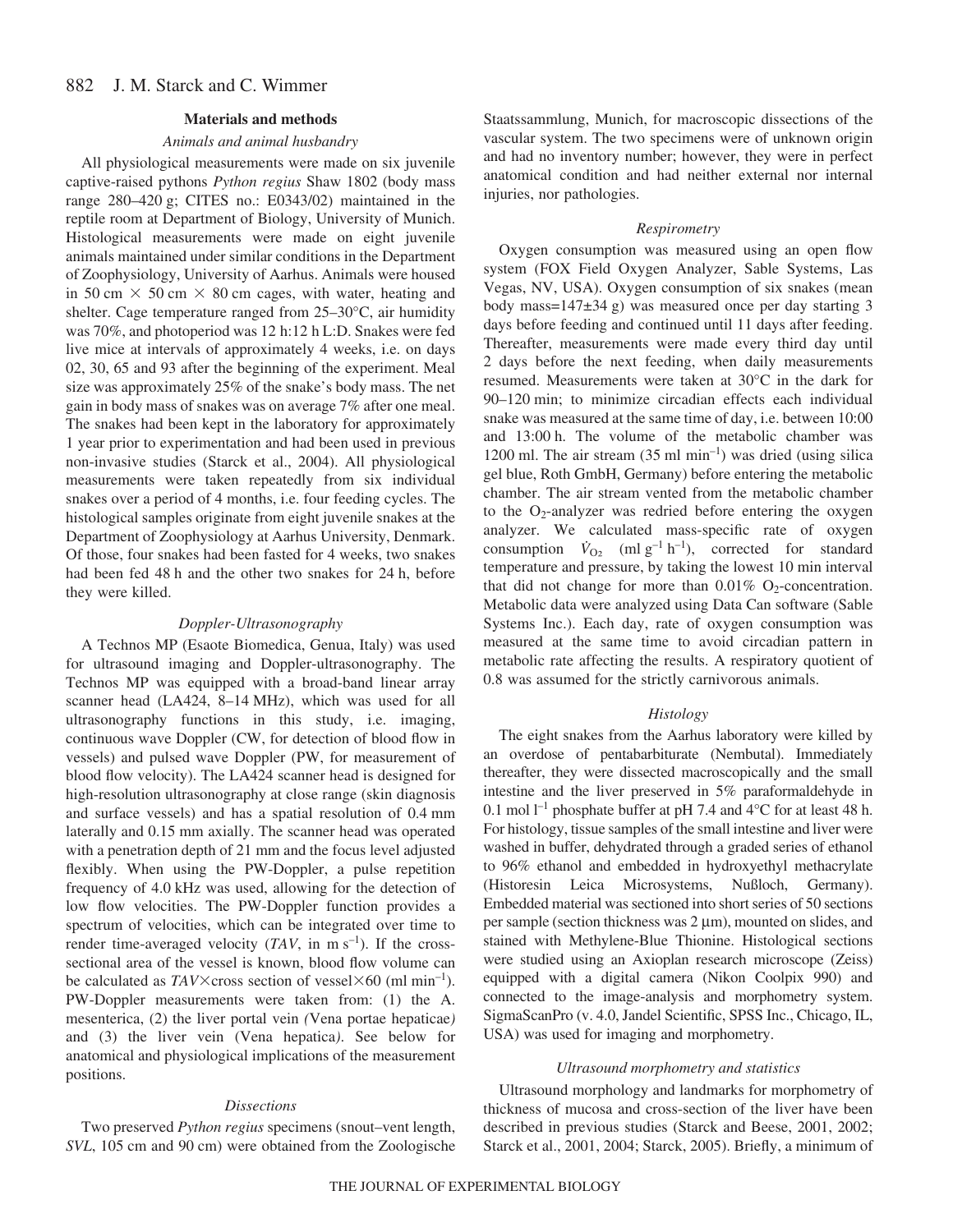Fig. 1. Vascular anatomy of ball python. (A–C) Right is cranial, left is caudal, top is ventral, and bottom is dorsal; (D,E) cross-sectional ultrasonographs, ventral is top of images. (A) Schematic drawing of major arteries (adopted from Hafferl, 1933). (B) Situs dissection of the aorta with branches of the mesenteric arteries. The gall bladder had been removed, the broken line indicating its original position. (C) Dopplerultrasonographic anatomy of the aorta and first mesenteric artery. Color coding indicates direction and velocity of the blood stream. (D) Dopplerultrasonographic anatomy of the liver (cross-section) and pulse waved (PW)-Doppler measurements from the liver portal vein (blue). Two small lung-arteries (red) run outside the liver. (E) PW-Doppler from the liver vein (blue). Liver vein and portal vein are opposite each other, blood flow is in the same direction. Portal vein and liver vein are interconnected by numerous sinusoids.



five ultrasound images per session were taken from small intestine and liver, respectively. All ultrasound images were saved in tif-format during ultrasound sessions. Ultrasound images were analyzed using the morphometry program SigmaScan v. 5.0 (Jandel Scientific). The cross section of the liver and the thickness of the mucosa of the small intestine were measured from ultrasonographs. One measurement was taken from the liver cross sections; multiple measurements were taken from the small intestinal mucosa. Dopplerultrasound images and measured PW-spectra were saved in the Technos MP internal format and later analyzed using the morphometry options of the Esaote Technos MP. Backup files in the original format and tif-format-converted files of all images were saved on DVD for documentation. For all repeated measurements, daily means from multiple measurements were entered into statistics. None of the variables differed from normal distribution. Values given are means ± standard deviation (S.D.) of *N* individuals. Data were analyzed using repeated-measures analysis of covariance (RM-ANCOVA). Feeding was the inter-subject factor, day after

feeding was the within-subject factor, and body mass was the covariate.

# *Measurements from histological slides*

From histological sections, the surface magnification of the mucosal epithelium can be measured as a functional parameter of absorptive capacity of the tissue. Epithelial surface magnification was measured as the epithelial surface over a baseline defined by the inner circular muscle layer. Measurements were taken by tracing the epithelial surface with a cursor on a digitizing tablet and calculation of its total length divided by the length of the baseline, expressed as a dimensionless ratio. The amount of lipid droplets incorporated into enterocytes or hepatocytes was measured as the area occupied by lipid droplets per area mucosal epithelium. This measure does not render absolute data of the amount of lipid in enterocytes, but allowed us to calculate the relative amount of lipid in enterocytes which, for the purpose of this study, was sufficient. Similarly, the lipid loading of hepatocytes was measured as the area occupied by lipid droplets per number of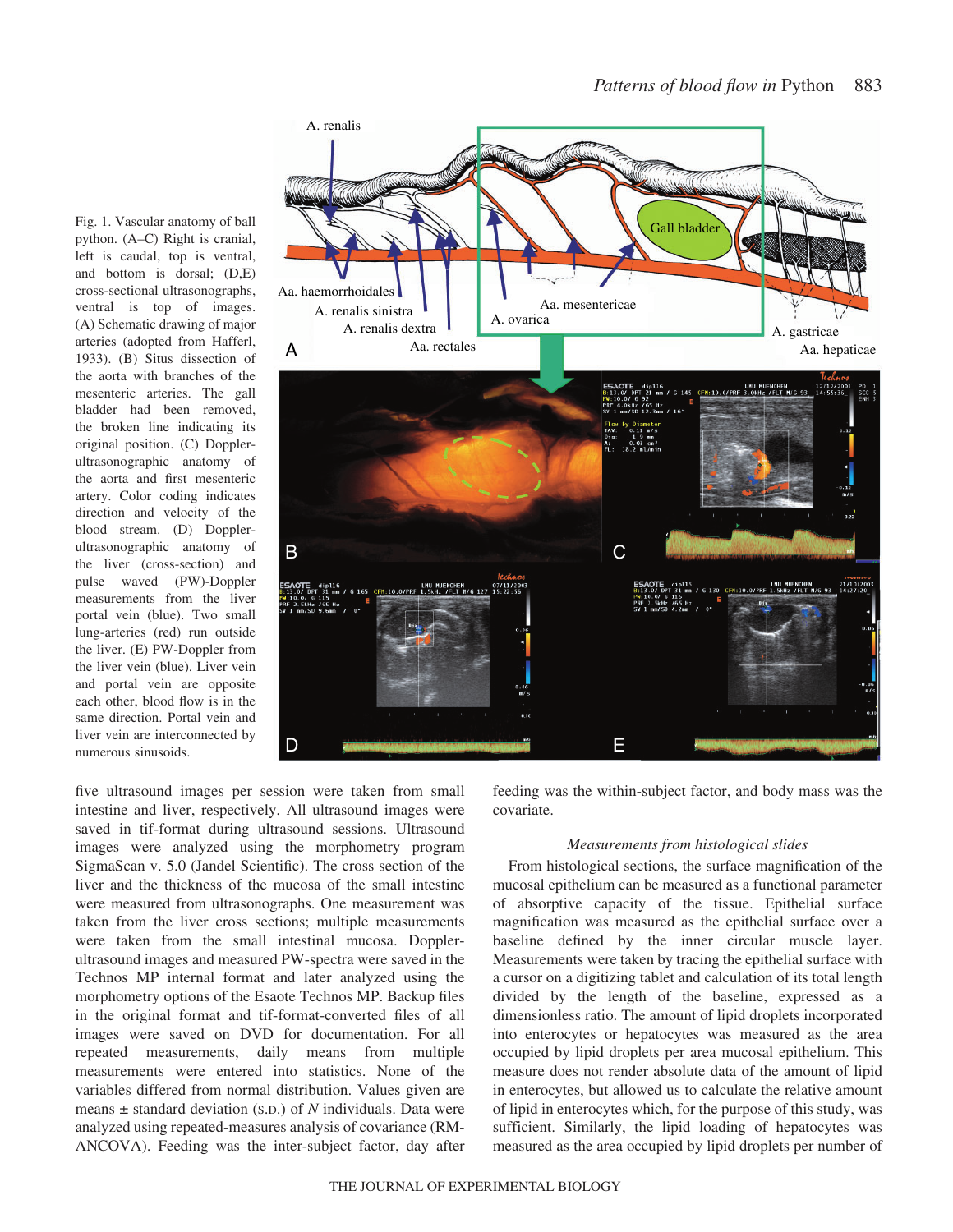

hepatocytes. Five measurements were taken per section and five sections studied per individual snake. Tissue measurements were averaged by section and within each animal to avoid pseudoreplication of data. SPSS v. 11.0 was used for all statistical analyses.

# **Results**

#### *Vascular morphology and ultrasonography*

A variable number of Arteriae (Aa) mesentericae provide the arterial blood supply to the small intestine*.* These arteries branch off from the Aorta descendens at an angle of about 45°. The mesenteric arteries are embedded in the connective tissue of the dorsal mesentery (Fig. 1A,B). Because of this flexible position of the arteries in the mesentery, their anatomical position varies with changing size and filling of the gastrointestinal tract, as well as with movements of the snake. The serially arranged mesenteric arteries supply subsequent regions of the small intestine, but anastomoses connect the branches of the segmental arteries before they enter the wall of the small intestine. Therefore, it is not possible to define 'supply regions' precisely for each individual artery.

Vascular ultrasonography must accommodate the variable vascular anatomy and the scanner head position needs to be adjusted to the changing positions of the vessels. Reproducible images can be obtained by placing the scanner head on the left side of the large ventral scales in the position of the gall bladder (i.e. about 1/3 *SVL*). The ultrasonographic image captures the posterior part of the gall bladder and the aorta in the dorsal region of the image, just below the vertebral column, as morphological landmarks. The aorta can readily be recognized by its anatomical position in the CW/PW-Doppler image (Fig. 1C) and by its pulsed pattern of arterial blood flow in caudal direction. The mesenteric arteries emerge as serial arteries from the aorta and lead to the small intestine (Fig. 1A–C). For Doppler-measurements, we consistently used the first artery that branches off from the aorta directly caudal to the gall bladder. In this artery, the blood flow has the same direction and arterial pattern as in the aorta (Fig. 1C). The Vena cava posterior is anatomically next to the aorta, but direction of flow and pattern of pulse are clearly different.

Fig. 2. Mass-specific rate of oxygen consumption  $\dot{V}_{\text{O}_2}$  of ball pythons over a period of 120 days and 4 feedings. The vertical lines at days 2, 30, 65 and 93 indicate feeding. Values are means  $\pm$  s.p. of 6 snakes.

The Vena subintestinalis collects blood from the small intestine and drains it to the liver portal vein (Vena portae hepaticae). The portal vein enters the liver at its caudal tip. At this position, it carries all blood that drains from the small intestine to the liver. The liver of a snake is cigarshaped, with an oval cross section. The portal vein extends along the entire length of the liver, where it runs along the medial (inner) side of the liver (Fig. 1D), opposite to the liver vein. Along its course, smaller vessels branch off from the portal vein and drain into the sinusoids of the liver. The liver vein (Fig. 1E) runs along the lateral (outer) side of the liver opposite to the portal vein. It collects blood from the liver and drains it to the Vena postcava before it enters the much reduced Sinus venosus of the heart. Vascular ultrasonography of the liver portal vein and the liver vein requires ultrasound cross-sections through the caudal end of the liver. The liver can easily be found in right ventrolateral position with its caudal end just anterior to the gall bladder.

From the vascular anatomy, i.e. the serial organization of vessels and the shunts between arteries, it is evident that measurements of blood flow volume in just one mesenteric artery cannot provide quantitative data of the complete blood supply to the small intestine. Such quantitative measurements of the entire blood flow volume are, however, possible in the liver portal vein, where all blood from the small intestine enters the liver (see below).

# *Respirometry*

The mass-specific rate of oxygen consumption of fasting snakes was  $0.02\pm0.01$  ml O<sub>2</sub> g<sup>-1</sup> h<sup>-1</sup> (average of *N*=6 animals, each animal was measured during four successive feeding cycles). Within 24 h after feeding the oxygen consumption increased to  $0.074\pm0.006$  ml O<sub>2</sub> g<sup>-1</sup> h<sup>-1</sup> and reached peak oxygen consumption 48 h after feeding at an average of  $0.08\pm0.021$  ml  $O_2$   $g^{-1}$  h<sup>-1</sup> (Fig. 2). Thereafter, oxygen consumption declined rapidly, returning to fasting values around 10 days after feeding  $(0.021\pm0.004 \text{ ml } O_2 \text{ g}^{-1} \text{ h}^{-1})$ . Feeding had a highly significant effect on mass-specific metabolic rate (RM-ANOVA; repeat was the inner-subject factor and feeding was between-subject factor:  $F_{1,12}=26.28$ , *P*<0.001).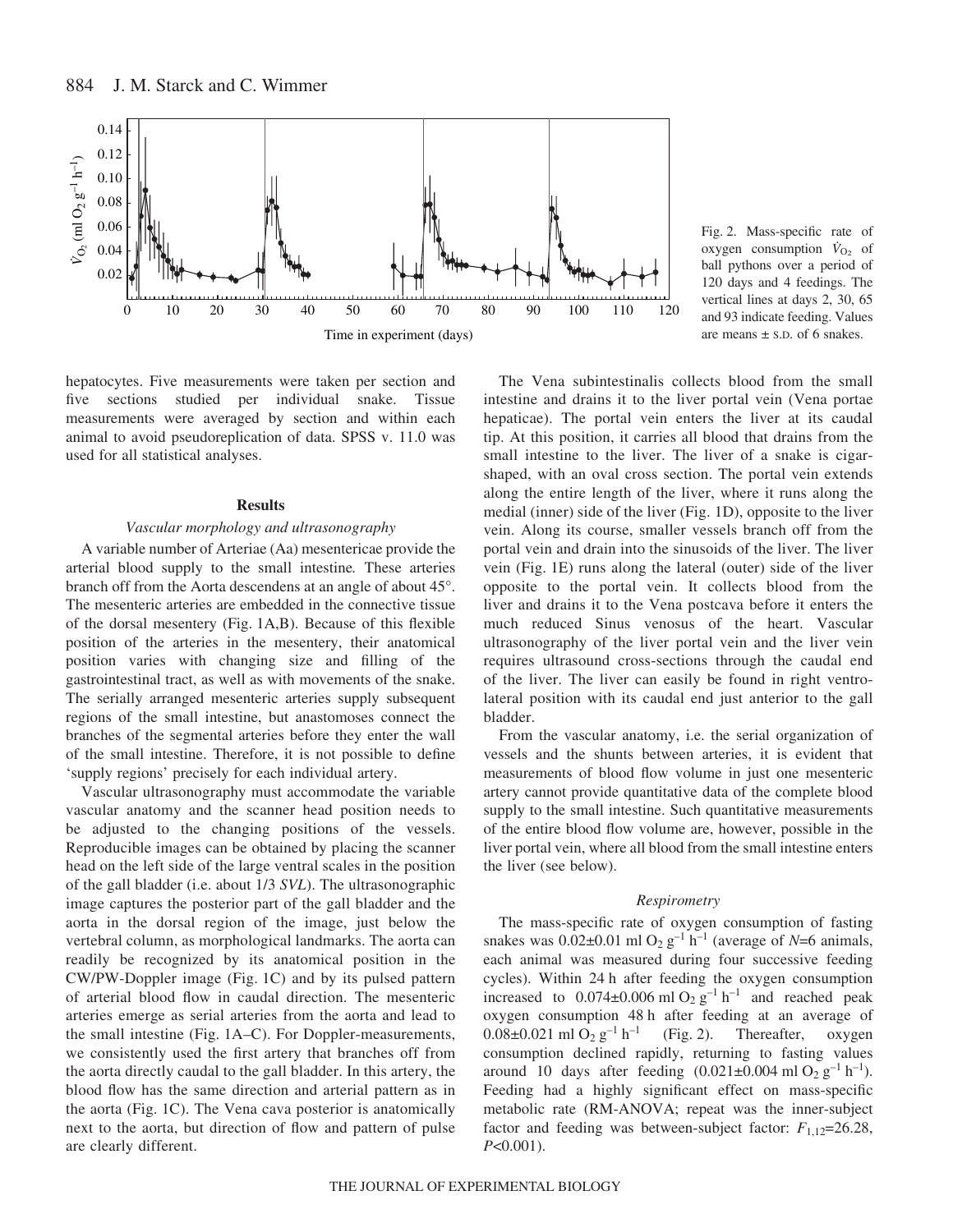

Fig. 3. Changes of the thickness of the mucosa epithelium of ball python as measured with grey level ultrasonography over a period of 120 days and 4 feedings. The vertical lines at days 2, 30, 65 and 93 indicate feeding. Values are means ± S.D. of 6 snakes.

#### *Organ size changes*

Within 24 h after feeding, the thickness of the intestinal mucosa increased, as observed in ultrasonographic grey level images. In fasting snakes, the thickness of the mucosa was on average 3.73±0.27·mm (2 days before feeding; average of *N*=6 animals, each animal was measured during four successive feeding cycles). Within 3 days after feeding, the thickness of the intestinal mucosa reached peak size of  $5.98\pm4.3$  mm (Fig. 3). 3–4 days after feeding the thickness of the mucosa began to decline, reaching fasting values at about 2 weeks after feeding  $(3.78\pm0.28$  mm). The described organ size changes were highly significant (RM-ANCOVA with body mass as covariate; repeat was the inner-subject factor and feeding was between-subject factor:  $F_{1,12}$ =24.56,  $P$ <0.001; body mass was not significant as a covariate).

The cross sectional diameter of the liver showed a similar pattern of increase and decrease. During the fasting periods the cross sectional diameter of the liver was  $10.3\pm1.1$  mm (2 days before feeding; average of *N*=6 animals, each animal was measured during four successive feeding cycles). 2 days after feeding the cross sectional diameter of the liver reached a peak value  $(12.9\pm1.6$  mm). 2 weeks after feeding liver size had returned to prefeeding values  $(10.5\pm1.2~\text{mm})$ . Feeding was a highly significant effect (RM-ANCOVA with body mass as covariate, repeat was the inner-subject factor and feeding was

between-subject factor; main effect feeding: *F*1,12=1.91, *P*=0.05; body mass was a significant covariate: *F*1,1=4.63, *P*=0.035). The factorial size increase of the liver was much smaller (on average 25%) than in the small intestine (on average 300%) and the variances were much higher. Also, the response curve was less steep and the liver took longer returning to fasting values (Fig. 4).

# *Patterns of blood flow*

In all vessels studied, the patterns of blood flow changed in response to feeding. In the mesenteric artery, blood flow velocity and consequently blood flow volume increased after feeding, remaining elevated for 2–3 days and then slowly returning to fasting values. The measurements of blood flow volume in the first mesenteric artery had relatively large variances. The absolute values ranged between  $0.4 \text{ ml min}^{-1}$ and  $1.2 \text{ ml min}^{-1}$  (Fig. 5A), thus values were relatively small. However, the serial arrangements of mesenteric arteries and the shunts between them indicate that one does not capture the entire blood flow volume if measurements are only taken in one artery. During fasting, blood flow volume in the first mesenteric artery was  $0.69\pm0.11$  ml min<sup>-1</sup>. 1 day after feeding the blood flow volume had increased to an average of  $1.0\pm0.12$  ml min<sup>-1</sup> and returned to pre-feeding values within 6 days after feeding (*N*=6 snakes, each animal being measured during four feeding cycles). Feeding as main effect and body mass as a covariate were both significant in a repeatedmeasures analysis (RM-ANCOVA, between-subject factor:  $F_{1,12}$ =4.772,  $P \le 0.001$ ; covariate body mass:  $F_{1,1}$ =13.7,  $P \leq 0.001$ ).

When measured at the caudal end of the liver, the liver portal vein transports all blood that drains from the intestines to the liver. The vessel is easy to find by Dopplerultrasonography and the signal to noise ratio is very good (Fig. 5B). During fasting, blood flow volume was on average  $5.28\pm1.06$  ml min<sup>-1</sup>. Within 24 h after feeding, blood flow



Fig. 4. Changes of the diameter of the liver of ball python (*N*=6) as measured with grey level ultrasonography over a period of 120 days and 4 feedings. The vertical lines at days 2, 30, 65 and 93 indicate feeding. Values are means  $\pm$  s.D. of 6 snakes.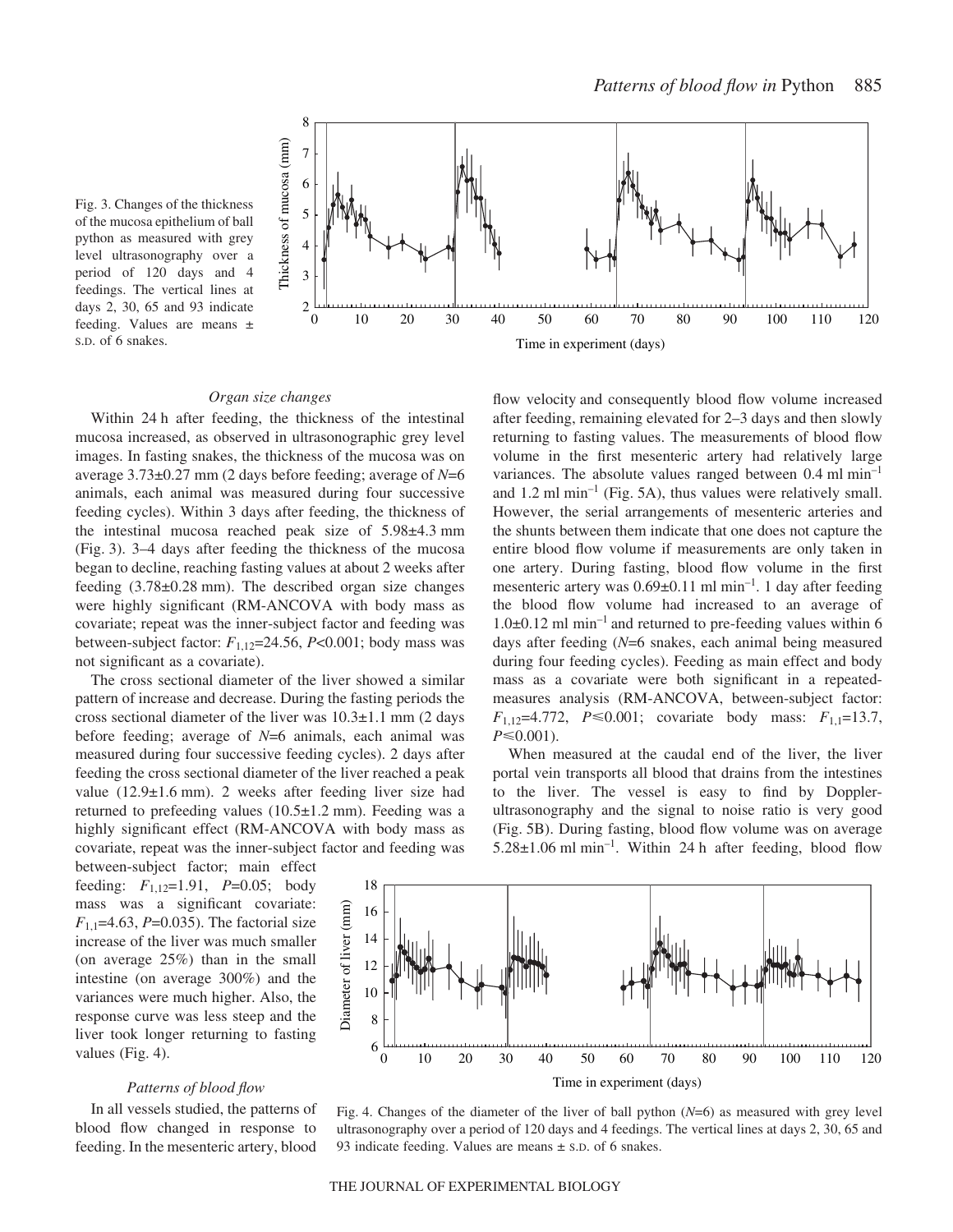

Fig. 5. Changes of blood flow volume of ball python  $(N=6)$  in (A) the mesenteric artery, (B) the liver portal vein and (C) the liver vein. Values are means ± S.D. of 6 snakes.

volume reached a peak at an average of  $14.01\pm4.56$  ml min<sup>-1</sup>. Within 1 week after feeding, the value declined again to fasting values  $(5.87\pm1.36 \text{ ml min}^{-1})$ . Feeding as main effect and body mass as the covariate were both highly significant on blood flow volume in the liver portal vein (RM-ANCOVA, repeat was the inner-subject factor and feeding was between-subject factor; between-subject factor:  $F_{1,12} = 12.56$ ,  $P \le 0.001$ ; covariate body mass:  $F_{1,1}=36.2$ ,  $P \le 0.001$ ). Blood flow in the liver portal vein does not show a pulse; flow is continuous.

Not unexpectedly, the liver vein showed a very similar pattern to that described for the liver portal vein (Fig. 5C). However, the absolute values of measurement were smaller than in the portal vein because at the measurement position only about 50% of the blood flowing from the liver to the heart was captured. The blood flow volume in fasting snakes was on average  $5.5\pm2.19$  ml min<sup>-1</sup>. Within 24 h after feeding, it increased to  $9.29 \pm 1.81$  ml min<sup>-1</sup> (*N*=6 snakes, each animal being measured four times). Within 2 weeks after feeding, it returned to fasting values; however, our measurements showed relatively high variances that made it difficult to determine precisely when values had returned to fasting values. Effects

 $F=68.29, P \le 0.001, r^2=0.54$ . The correlation explained over 50% of overall variation in mucosal thickness. A nonlinear regression of liver size on blood flow volume also showed a tight relationship between both variables and explained more than 50% of the overall variation in liver size (Fig. 7; ANOVA,  $F=61.24$ ,  $P \le 0.001$ ,  $r^2$ =0.51). Interestingly, the relationship between blood flow volume and organ size followed an exponential function for small intestine and liver indicating limitations, i.e. increase in blood flow volume resulted in only a limited range of values in an increase of mucosal thickness or liver size.

of the between-subject factor 'feeding' and the covariate 'body mass' on blood flow volume in the liver vein were both highly significant (RM-ANCOVA repeat was the inner-subject factor and feeding was between-subject factor; between-subject factor: *F*1,12=5.72,  $P \le 0.001$ ; covariate body mass:

continuous blood flow as typical for

The liver portal vein showed the best Doppler-signal of blood flow volume. This is based on its easy accessibility to Doppler-ultrasound imaging and to the fact that it carries all blood passing from the small intestine to the liver. Therefore in the following analyses, blood flow volume in the liver portal vein was used for correlations to the observed changes of organ size of small intestine and liver. To account for possible body size effects, all values were transformed into relative values with the fasting value (i.e. 2 days before feeding) being 100%. A nonlinear regression of mucosal thickness as dependent variable of blood flow volume resulted in a highly significant correlation (Fig. 6; ANOVA,

 $P \le 0.001$ ). A

 $F_{1,1}=107.7;$ 

veins was observed.

# *Histological changes and morphometry*

When fasting, the mucosal epithelium was pseudostratified and the enterocytes contained no lipid droplets, as described previously for other snake species (Starck and Beese, 2001, 2002). Within 24 h after feeding the enterocytes were loaded with lipid droplets and the epithelium changed into a single layered configuration (Fig. 8A,B). Also, the brush border of enterocytes was much more prominent after feeding and the connective tissue core of the villi showed enlarged capillaries and lymphatic vessels. No differences were found in the tissues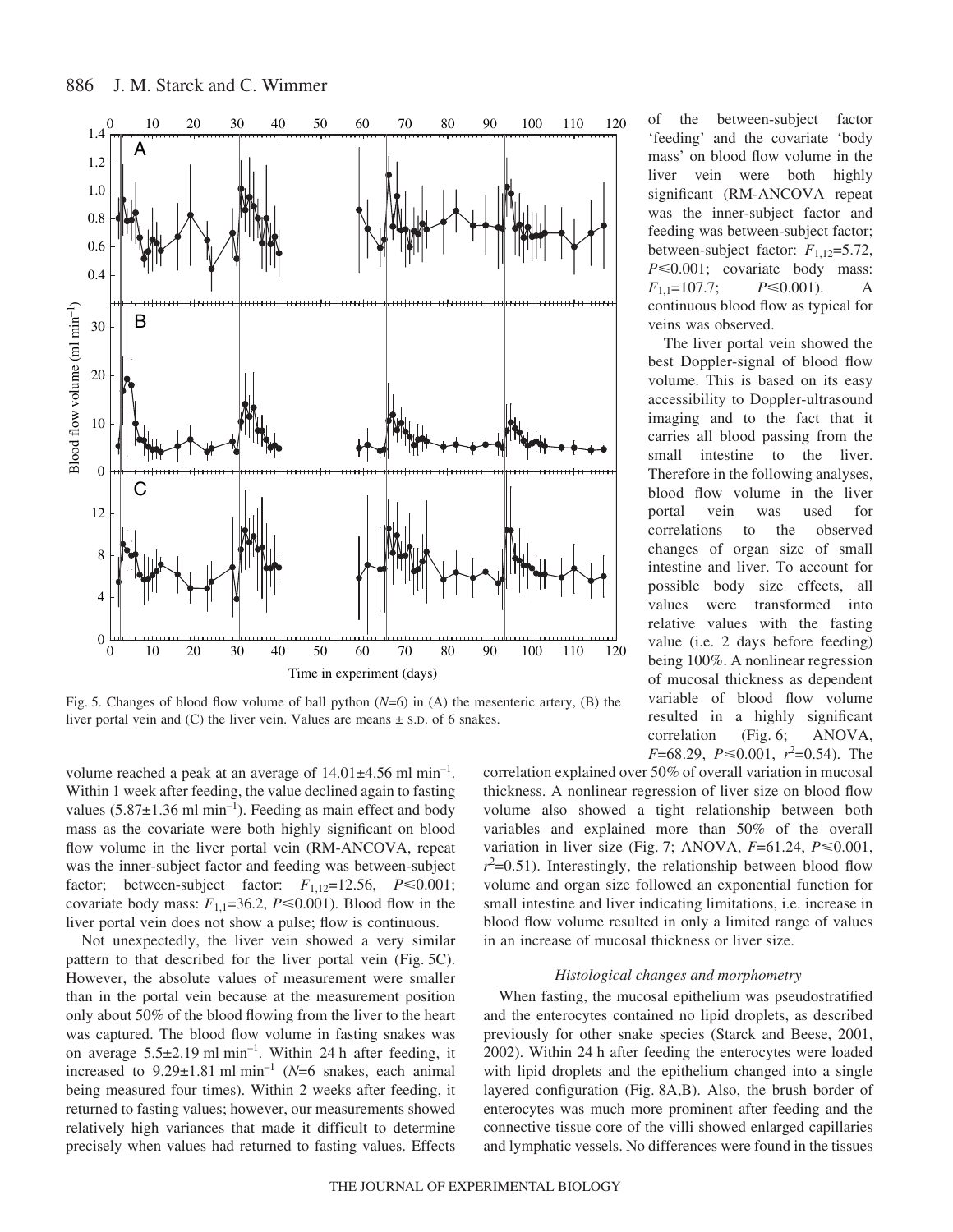

Fig. 6. Nonlinear regression of thickness of mucosal epithelium and blood flow volume.

of the snakes that had been digesting their prey for either 24 or 48 h, respectively.

Associated with lipid loading of enterocytes the surface magnification increased significantly from 13.82±3.0 to 62.9±2.6, i.e. by a factor 4.5 (*t*-test, *T*=19.62, *P*<0.001). In digesting snakes, lipid droplets occupied on average 35% of the epithelial area (Fig. 8B). When surface magnification was regressed as on area of lipid droplets, a highly significant linear correlation was detected, i.e. surface magnification increased significantly with increasing lipid loading of enterocytes. The relationship explained approximately 60% (regression: slope=0.09, intercept=8.45,  $r^2$ =0.62; ANOVA,  $F=33.98$ , *P*<0.001) of the overall variation in the small intestine's surface magnification.

Similar changes were observed in the liver. The hepatocytes of fasting snakes contained no lipid droplets (Fig. 8C). Within 24 (48) h after feeding the hepatocytes were filled with lipid droplets. The area per section occupied by lipid droplets increased from a fasting value of  $2.8 \pm 1\%$  to  $17 \pm 1.3\%$  after feeding (Fig. 8D). It was not possible to calculate a correlation of liver cross-sectional diameter on area of lipid droplets because these measurements were not taken from the same individuals. However, the results are so clear that a relationship between loading of hepatocytes with lipid droplets and liver size can safely be postulated; i.e. liver size increases as hepatocytes become loaded with lipid droplets after feeding.

#### **Discussion**

The vascular anatomy of ball python resembles that of *Boa* sp. (Hafferl, 1933). Understanding the vascular anatomy is not only important for a correct interpretation of ultrasonographs, but also particularly important when determining the Dopplerpositions for blood flow volume measurement. Clearly, the shunts between the mesenteric arteries supplying the small intestine prohibit quantitative measurements on the supply side of the vascular system; however, measurements in the arteries



Fig. 7. Nonlinear regression of thickness of liver cross sectional diameter and blood flow volume.

reveal relative changes in blood flow volume. Because what goes in must come out, the blood flow volume to the gut can also be measured in the caudal part of the liver portal vein. At this position all blood that had been delivered to the gut through the mesenteric arteries is (re)collected and thus offers a better position for quantitative measures of blood flow volume to/from the gastrointestinal tract.

In ectotherm sauropsids, postprandial upregulation of metabolic rate is affected by a variety of factors, e.g. temperature, meal size, composition of diet and feeding frequency (Secor and Diamond, 1997; Wang et al., 2003; Andrade et al., 2005; McCue et al., 2005). A 4-factorial increase of rate of oxygen consumption as reported here for snakes feeding a prey of 25% of their body mass, and kept at temperatures of 25–30°C, is well within the range of previously reported values (Overgaard et al., 1999, 2002; Starck et al., 2004; Andrade et al., 2005). Thus, the ball pythons in this experiment performed a regular and undisturbed postprandial upregulation of metabolic rate. Also, the organ size changes observed here showed the same pattern and same values of up- and downregulation as reported earlier for another python species (Starck and Beese, 2001, 2002; Starck et al., 2004). The histological samples necessarily had to be taken from a different group of individual snakes. The configuration changes observed in the tissue and the loading of cells with lipid droplets followed the pattern described earlier for Burmese pythons (Starck and Beese, 2001), garter snakes (Starck and Beese, 2002) and other ectotherm sauropsids (Starck, 2003, 2005). Thus, it is safe to say that the ball pythons in the experiment performed a postprandial response that did not differ from that seen in other snake species.

Changes in blood flow volume were clearly correlated with the postprandial upregulation of organ size in ball pythons. The correlations explain about 50% of the variation in organ size changes as a correlated response to increased blood flow volume. Thus, the nonlinear regressions in Figs 6 and 7 support the hypothesis that the postprandial increase of mucosal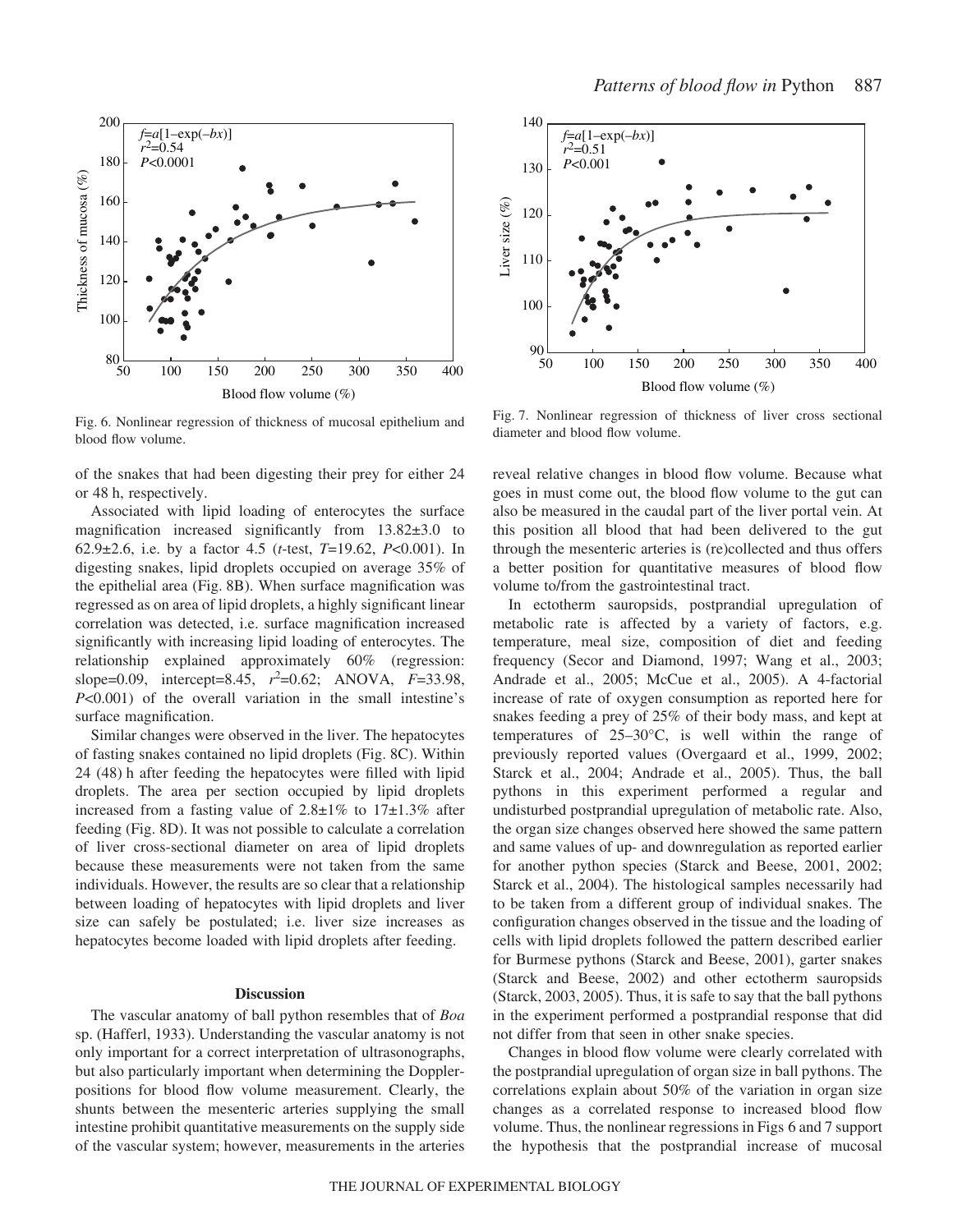



thickness and liver size is partially related to increasing blood flow volume to these organs. Although the correlations support the hydraulic pump hypothesis, the relationship is not linear and not straight. Obviously, a change in blood flow volume results in increasing mucosal surface only in a restricted range, reaching an upper limit at about 150%–200% blood flow volume of fasting value. Above this value, a further increase in blood flow volume does not result in continued increase of mucosal thickness. Identical observations have been made for the liver. A second factor contributing to organ size increase is loading of cells with lipid droplets. Enterocytes and hepatocytes are loaded with lipid droplets. Organ size/cell size is clearly correlated with the amount of lipid droplets in the cells, explaining approximately another 50% of overall variation in organ size.

In summary, the data presented here support the hydraulic pump hypothesis, i.e. by pumping more blood into the vessels of the small intestine the villi elongate and provide a larger absorptive surface to the digesta. In addition, loading of the enterocytes with lipid droplets also contributes considerably to an increase of the mucosal surface magnification. Of course, data on blood flow volume and increasing enterocytes size were necessarily obtained from different animals and therefore cannot be combined in one analysis. However, both data sets are clear enough to safely conclude that increasing blood flow the organ and loading of cells with lipid droplets both contribute to the organ size increase of small intestine and liver after feeding. The exact partitioning of the contribution of both processes ought to be determined. Also, increased flow of lymphatic fluid into the villi might contribute to the overall enlargement of the small intestine. The results of this study

match the previously published observation that cell proliferation is not involved in the upregulation of small intestine size or liver (Starck and Beese, 2001, 2002). Recently published analyses showed that the increase of small intestine size is an energetically cheap process (Overgaard et al., 2002; Secor, 2003; Starck et al., 2004). Downregulation of organ size is obviously associated with declining blood flow volume and transport of lipid droplets to the adipose tissue depots. On that basis, one might even speculate that the up- and downregulation of organ size are just byproducts of digestion, with blood being pumped to the gut to enhance transport of absorbed nutrients from the gut to the liver, while loading of enterocytes with lipid droplets occurs during lipid absorption. For the liver, the processes are supposedly very similar and may also be understood as byproducts of general activation of the digestive system. The delayed response in size change of the liver as compared to the small intestine supports this interpretation.

We thank G. Haszprunar for providing two preserved ball python specimens from the Zoologische Staatssammlung and Tobias Wang for supplying tissue from small intestine and liver of some of his snakes. Thanks also for technical assistance by Sybille Koch, Jena, and Heidi Gensler, Munich, for histology and morphometry of histological sections. The study was supported by DFG grant STA 345/8-2 to J.M.S.

#### **References**

**Andrade, D. V., Cruz-Neto, A. P., Abe, A. S. and Wang, T.** (2005). Specific dynamic action in ectothermic vertebrates: a general review on the